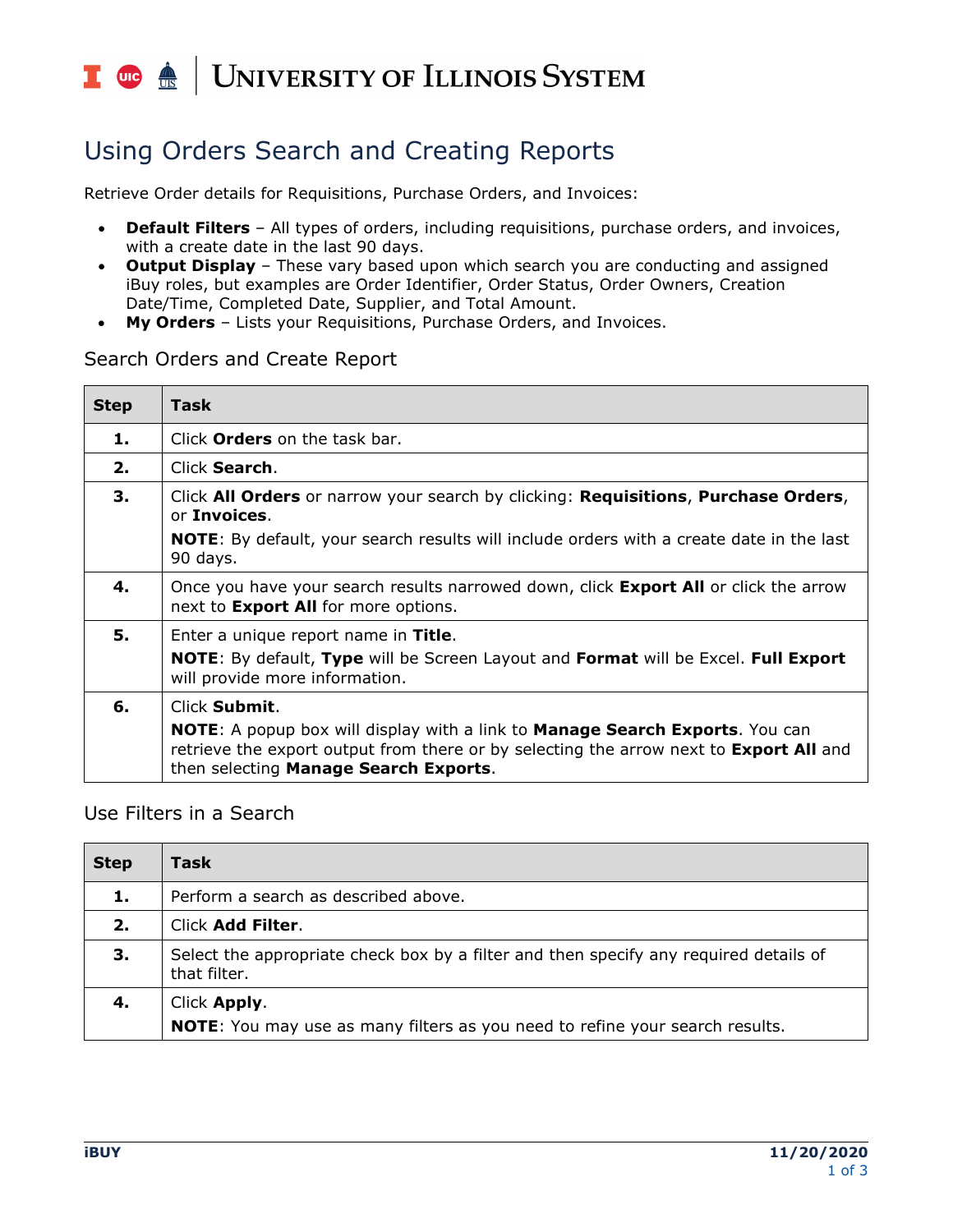#### UNIVERSITY OF ILLINOIS SYSTEM T due <u>de</u>

#### **Filter Examples (filters vary depending on the role you have in iBuy):**

#### **Requisition Filters:**

• Chart

#### **Purchase Order Filters:**

- 
- Approved By Department
- Current Workflow Requisition Status
- Form Type
- Prepared By
- Prepared For
- Product Flags
- Status Flags
- 
- Supplier
- *Same as Requisition filters or*
- AP Status
- Invoice Status
- Matching Status
- Status Flags
- Receipt Status
- Supplier Status

#### **Invoice Filters:**

*Same as Requisition filters or*

- Invoiced By
- Invoice Owner
- Invoice Source
- Invoice Type
- Matching Status
- Pay Status
- Current Workflow Status

### Configure the Column Display of Search Results

| <b>Step</b> | <b>Task</b>                                                                                                                   |
|-------------|-------------------------------------------------------------------------------------------------------------------------------|
| 1.          | Perform a search as described above and select any filters as described above.                                                |
| 2.          | Click on the cog icon on the top right to open <b>Configure Column Display</b> .                                              |
| 3.          | Select the appropriate check box next to any new filters you want to include in the<br>column display of your search results. |
| 4.          | Use the arrows to update the order of the column display.                                                                     |
| 5.          | Select the check box to pin the column display if needed.                                                                     |
| 6.          | Click Apply.                                                                                                                  |

#### Save a Search

| <b>Step</b> | Task                                                                                                                                                                                                                                                                                                 |
|-------------|------------------------------------------------------------------------------------------------------------------------------------------------------------------------------------------------------------------------------------------------------------------------------------------------------|
| 1.          | Perform a search as described above.                                                                                                                                                                                                                                                                 |
| 2.          | Click Save As.                                                                                                                                                                                                                                                                                       |
| З.          | Enter a unique name in <b>Nickname</b> (required).                                                                                                                                                                                                                                                   |
| 4.          | Enter a description in Add Description (optional).                                                                                                                                                                                                                                                   |
| 5.          | Select an existing destination folder you want to save in                                                                                                                                                                                                                                            |
|             | <b>OR</b>                                                                                                                                                                                                                                                                                            |
|             | Create a new folder to save in by clicking <b>Add New</b> .                                                                                                                                                                                                                                          |
|             | <b>NOTE:</b> The saved search will show up under My Searches > Favorite Searches<br>within the search type. For example, if you save a search of requisitions, then the<br>saved search will be found under Orders $>$ Search $>$ Requisitions $>$ My Searches<br>> Favorite Searches going forward. |
| 6.          | Click Save.                                                                                                                                                                                                                                                                                          |